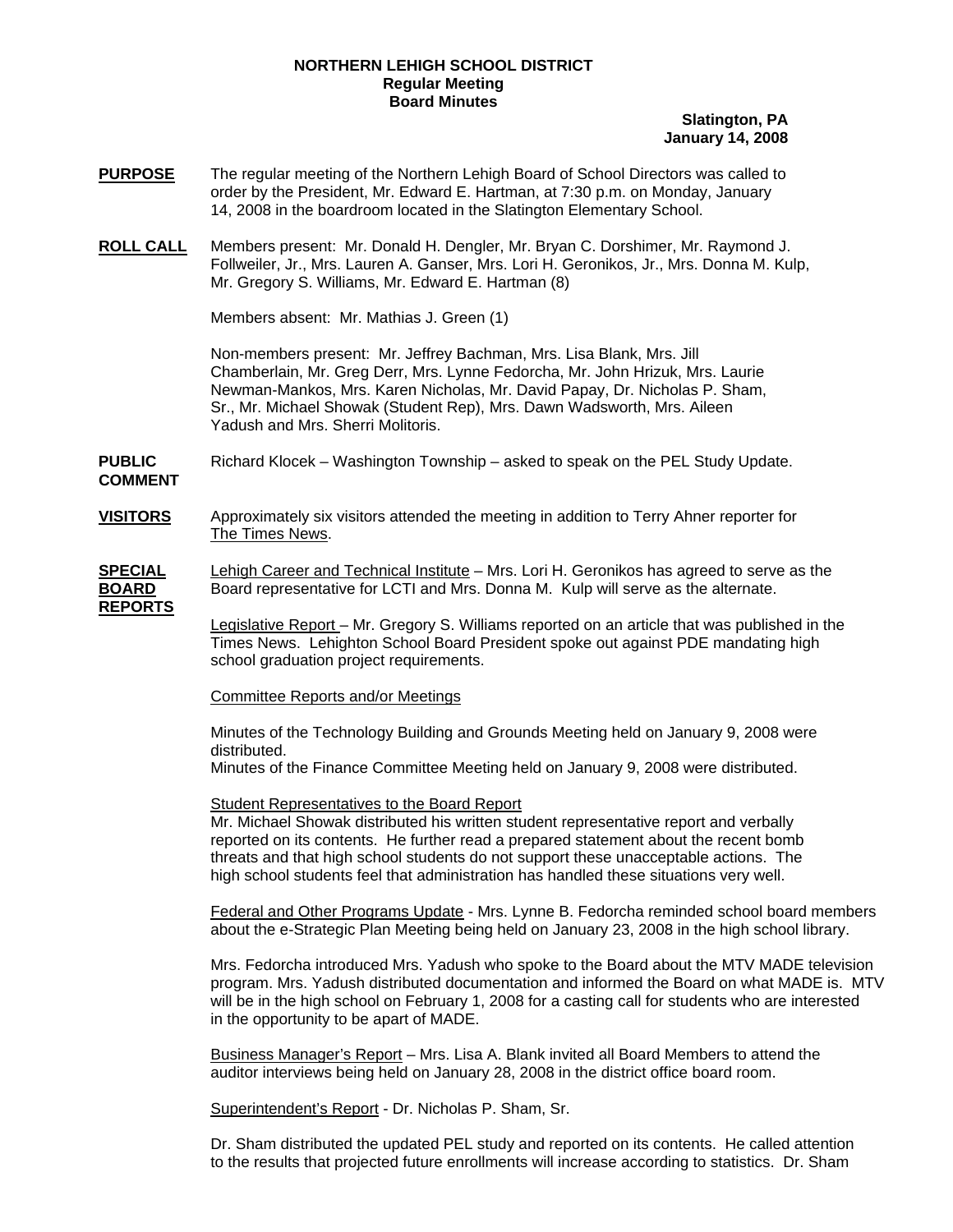| <b>Board Minutes</b>                      |                                                                                                                                                                                                                                                                                                                                                                                                                                                                                                                                                                                                                                                                                                           |                                                                                       |                                                                                                                                                                                             |  |  |  |  |
|-------------------------------------------|-----------------------------------------------------------------------------------------------------------------------------------------------------------------------------------------------------------------------------------------------------------------------------------------------------------------------------------------------------------------------------------------------------------------------------------------------------------------------------------------------------------------------------------------------------------------------------------------------------------------------------------------------------------------------------------------------------------|---------------------------------------------------------------------------------------|---------------------------------------------------------------------------------------------------------------------------------------------------------------------------------------------|--|--|--|--|
| <b>SPECIAL</b>                            |                                                                                                                                                                                                                                                                                                                                                                                                                                                                                                                                                                                                                                                                                                           | Page 2                                                                                | January 14, 2008                                                                                                                                                                            |  |  |  |  |
| <b>BOARD</b><br><b>REPORTS</b><br>(cont.) | further stated that the Board now has the documentation needed to go back to PDE for<br>reimbursement of a construction project adding classrooms to Slatington Elementary.                                                                                                                                                                                                                                                                                                                                                                                                                                                                                                                               |                                                                                       |                                                                                                                                                                                             |  |  |  |  |
| <b>PUBLIC</b><br><b>COMMENT</b><br>year   | Richard Klocek – Washington Township – Asked the Board to consider revisiting the issue<br>and move forward with the construction project at Slatington Elementary School. He stated<br>that this report shows that we will have an over crowding issue in upcoming years. He feels<br>we can not wait for a new superintendent to come on board before we revisit this issue. The<br>prior Board had the foresight to see that a construction project at Slatington Elementary would<br>be needed and they passed a resolution authorizing the future issuance of debt and every<br>we wait to borrow that money we lose a little bit of it and at the same time construction costs<br>continue to rise. |                                                                                       |                                                                                                                                                                                             |  |  |  |  |
|                                           | statistics can change the projections for student enrollment as much as stated in this<br>document.                                                                                                                                                                                                                                                                                                                                                                                                                                                                                                                                                                                                       |                                                                                       | Mr. Williams stated that he is not comfortable making a decision to move ahead with a multi<br>million dollar project based solely on this document. He does not understand how one year of |  |  |  |  |
| Executive<br>Session                      | Mr. Hartman stated that the Board was in executive prior to tonight's meeting to discuss<br>personnel and contract issues.                                                                                                                                                                                                                                                                                                                                                                                                                                                                                                                                                                                |                                                                                       |                                                                                                                                                                                             |  |  |  |  |
|                                           | Mrs. Ganser asked to return to executive session at the conclusion of the board meeting.<br>She needed to have some clarification on a legal issue.                                                                                                                                                                                                                                                                                                                                                                                                                                                                                                                                                       |                                                                                       |                                                                                                                                                                                             |  |  |  |  |
| <b>PERSONNEL</b>                          | Mr. Dorshimer made a motion, which was seconded by Mrs. Ganser, that the Board of<br>Education approves the following personnel items:                                                                                                                                                                                                                                                                                                                                                                                                                                                                                                                                                                    |                                                                                       |                                                                                                                                                                                             |  |  |  |  |
| Substitute-<br>Instructional              | Approve the following substitute teachers for the 2007-2008 school year at the 2007-2008<br>substitute teacher rates as approved on the Supplementary Personnel Salary Schedule:                                                                                                                                                                                                                                                                                                                                                                                                                                                                                                                          |                                                                                       |                                                                                                                                                                                             |  |  |  |  |
|                                           | Ashley Barber - History                                                                                                                                                                                                                                                                                                                                                                                                                                                                                                                                                                                                                                                                                   |                                                                                       |                                                                                                                                                                                             |  |  |  |  |
| Appointment<br>Non-<br>Instructional      | <b>Tracy Delans</b><br>Personal Care Assistant for student #1790144 at                                                                                                                                                                                                                                                                                                                                                                                                                                                                                                                                                                                                                                    |                                                                                       |                                                                                                                                                                                             |  |  |  |  |
|                                           | Assignment:<br>Salary:                                                                                                                                                                                                                                                                                                                                                                                                                                                                                                                                                                                                                                                                                    | <b>Slatington Elementary School</b>                                                   | \$9.88/Per Hour/61/2 Hours Per Day/ 5 Days Per Week                                                                                                                                         |  |  |  |  |
|                                           | Effective:<br>*60 day probationary period ending on or about April 16, 2008<br>**Pending Verification of Clearances                                                                                                                                                                                                                                                                                                                                                                                                                                                                                                                                                                                       | (2005-2008 Educational Support Staff Memorandum of Understanding)<br>January 15, 2008 |                                                                                                                                                                                             |  |  |  |  |
| Resignation<br>M. Fritchman               | Accept the resignation of Melissa Fritchman from her position as Office Aide in at Slatington<br>Elementary, effective January 18, 2008. Mrs. Fritchman is resigning her position due to<br>medical reasons.                                                                                                                                                                                                                                                                                                                                                                                                                                                                                              |                                                                                       |                                                                                                                                                                                             |  |  |  |  |
|                                           | YEA:<br>Mr. Dengler, Mr. Dorshimer, Mr. Follweiler, Mrs. Ganser, Mrs. Geronikos,<br>Mrs. Kulp, Mr. Williams, Mr. Hartman (8)<br>NAY:<br>None $(0)$                                                                                                                                                                                                                                                                                                                                                                                                                                                                                                                                                        |                                                                                       |                                                                                                                                                                                             |  |  |  |  |
| <b>CONFER-</b><br><b>ENCES</b>            | Mrs. Ganser made a motion, which was seconded by Mr. Williams, that the Board of Education<br>approves the following conference items:                                                                                                                                                                                                                                                                                                                                                                                                                                                                                                                                                                    |                                                                                       |                                                                                                                                                                                             |  |  |  |  |
|                                           | Heather Rehrig - 2008 Annual Conference National Association of School Psychologists -<br>February 5 – 9, 2008 – New Orleans, LA – Registration: \$190.00, Lodging: \$690.00, Meals:<br>\$225.00 - Total Approximate Cost: \$1,105.00 - Funding: Curriculum and Instruction Budget<br>(Ms. Rehrig is a presenter at the 2008 National Conference)                                                                                                                                                                                                                                                                                                                                                         |                                                                                       |                                                                                                                                                                                             |  |  |  |  |
|                                           | - Hershey, PA - Registration: \$180.00, Lodging: \$198.00, Travel: \$45.60 - Total<br>Approximate Cost: \$423.60 - Funding: Accountability Block Grant                                                                                                                                                                                                                                                                                                                                                                                                                                                                                                                                                    |                                                                                       | Tim Weaber - PA Educational Technology Expo & Conference - February 10 - 12, 2008                                                                                                           |  |  |  |  |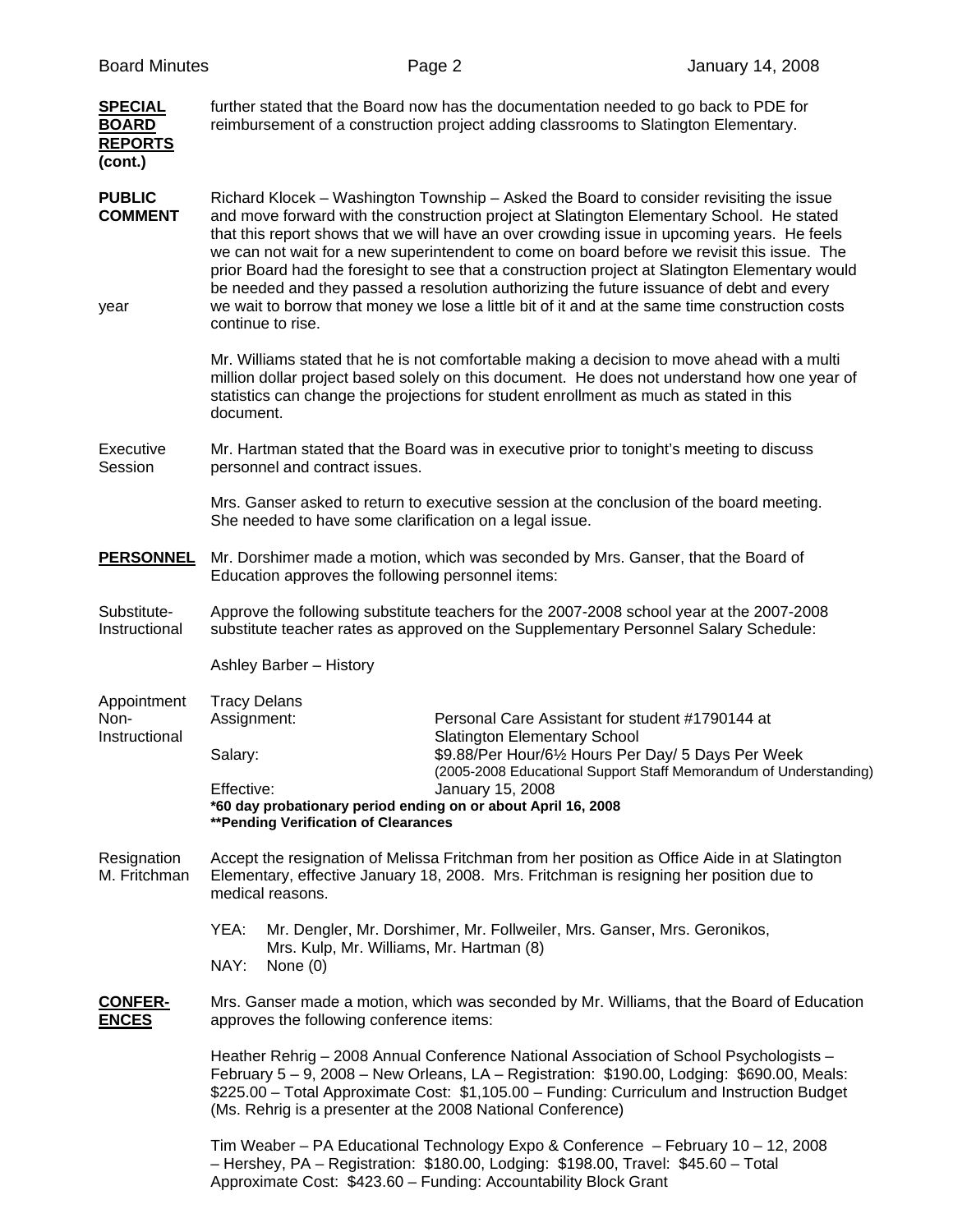| <b>Board Minutes</b>                                                                                                                                                                                                                                                                                                                                                                                                                                                                                                                                                                         | Page 3     | <b>January 14, 2008</b>                                                                                                                                                                                                                                                                                                                                                                                                                                                                                                                                                                                                                                                                                                                                                                                                                                                                                                                                                                                                                                                                                                                                                                                                                                                                                                |  |  |
|----------------------------------------------------------------------------------------------------------------------------------------------------------------------------------------------------------------------------------------------------------------------------------------------------------------------------------------------------------------------------------------------------------------------------------------------------------------------------------------------------------------------------------------------------------------------------------------------|------------|------------------------------------------------------------------------------------------------------------------------------------------------------------------------------------------------------------------------------------------------------------------------------------------------------------------------------------------------------------------------------------------------------------------------------------------------------------------------------------------------------------------------------------------------------------------------------------------------------------------------------------------------------------------------------------------------------------------------------------------------------------------------------------------------------------------------------------------------------------------------------------------------------------------------------------------------------------------------------------------------------------------------------------------------------------------------------------------------------------------------------------------------------------------------------------------------------------------------------------------------------------------------------------------------------------------------|--|--|
|                                                                                                                                                                                                                                                                                                                                                                                                                                                                                                                                                                                              |            |                                                                                                                                                                                                                                                                                                                                                                                                                                                                                                                                                                                                                                                                                                                                                                                                                                                                                                                                                                                                                                                                                                                                                                                                                                                                                                                        |  |  |
| YEA:<br>NAY:                                                                                                                                                                                                                                                                                                                                                                                                                                                                                                                                                                                 | None $(0)$ |                                                                                                                                                                                                                                                                                                                                                                                                                                                                                                                                                                                                                                                                                                                                                                                                                                                                                                                                                                                                                                                                                                                                                                                                                                                                                                                        |  |  |
| Mr. Williams made a motion, which was seconded by Mrs. Ganser, that the Board of Education<br>approve the following policy item:                                                                                                                                                                                                                                                                                                                                                                                                                                                             |            |                                                                                                                                                                                                                                                                                                                                                                                                                                                                                                                                                                                                                                                                                                                                                                                                                                                                                                                                                                                                                                                                                                                                                                                                                                                                                                                        |  |  |
| Approve school board policy #220 - Pupils - Student Expression/Distribution and Posting of<br>Materials, as presented after first reading.                                                                                                                                                                                                                                                                                                                                                                                                                                                   |            |                                                                                                                                                                                                                                                                                                                                                                                                                                                                                                                                                                                                                                                                                                                                                                                                                                                                                                                                                                                                                                                                                                                                                                                                                                                                                                                        |  |  |
| YEA:<br>NAY:                                                                                                                                                                                                                                                                                                                                                                                                                                                                                                                                                                                 | None $(0)$ |                                                                                                                                                                                                                                                                                                                                                                                                                                                                                                                                                                                                                                                                                                                                                                                                                                                                                                                                                                                                                                                                                                                                                                                                                                                                                                                        |  |  |
| Mr. Williams made a motion, which was seconded by Mrs. Ganser, that the Board of Education<br>approve to remove from the table the motion for the addition of the High School Young<br>Republicans Club that was tabled at the May 7, 2007 board meeting.                                                                                                                                                                                                                                                                                                                                    |            |                                                                                                                                                                                                                                                                                                                                                                                                                                                                                                                                                                                                                                                                                                                                                                                                                                                                                                                                                                                                                                                                                                                                                                                                                                                                                                                        |  |  |
| YEA:<br>NAY:                                                                                                                                                                                                                                                                                                                                                                                                                                                                                                                                                                                 | None $(0)$ |                                                                                                                                                                                                                                                                                                                                                                                                                                                                                                                                                                                                                                                                                                                                                                                                                                                                                                                                                                                                                                                                                                                                                                                                                                                                                                                        |  |  |
| Mr. Williams made a motion, which was seconded by Mrs. Ganser, that the Board of Education<br>approve the request of the high school administration to conduct a Young Republicans<br>Club in the high school. This club will provide students with a forum to discuss their opinions<br>on issues of the day, current events, and upcoming elections, as well as, participate in<br>local charity events and organize debates for students. There will be no cost to the district<br>to conduct this club.                                                                                  |            |                                                                                                                                                                                                                                                                                                                                                                                                                                                                                                                                                                                                                                                                                                                                                                                                                                                                                                                                                                                                                                                                                                                                                                                                                                                                                                                        |  |  |
| YEA:<br>NAY:                                                                                                                                                                                                                                                                                                                                                                                                                                                                                                                                                                                 | None $(0)$ |                                                                                                                                                                                                                                                                                                                                                                                                                                                                                                                                                                                                                                                                                                                                                                                                                                                                                                                                                                                                                                                                                                                                                                                                                                                                                                                        |  |  |
| Mrs. Geronikos stated that the Board decided not to move ahead with the construction<br>at Slatington Elementary and put a moratorium put on any future building until a new<br>superintendent comes on board. The Foundation turned over close to a quarter of a million<br>dollars to the district for the addition of a high school science lab, what is the status of<br>forward with that project. The funds were designated by EITC people that the funds must go<br>towards a science lab. She asked what is going to be the Boards favor in regards to that<br>construction project. |            |                                                                                                                                                                                                                                                                                                                                                                                                                                                                                                                                                                                                                                                                                                                                                                                                                                                                                                                                                                                                                                                                                                                                                                                                                                                                                                                        |  |  |
| Mr. Dengler stated that when the Foundation comes forward with the entire cost for the project<br>he will agree to move ahead with the project.                                                                                                                                                                                                                                                                                                                                                                                                                                              |            |                                                                                                                                                                                                                                                                                                                                                                                                                                                                                                                                                                                                                                                                                                                                                                                                                                                                                                                                                                                                                                                                                                                                                                                                                                                                                                                        |  |  |
|                                                                                                                                                                                                                                                                                                                                                                                                                                                                                                                                                                                              |            | agreement with them, we were aware that the money was earned under the EITC and there was<br>lab. We have not spent any money. She has concerns on legally if we can sit on the                                                                                                                                                                                                                                                                                                                                                                                                                                                                                                                                                                                                                                                                                                                                                                                                                                                                                                                                                                                                                                                                                                                                        |  |  |
|                                                                                                                                                                                                                                                                                                                                                                                                                                                                                                                                                                                              |            | Lora Krum - 2008 PMEA Annual Conference - April 17-19, 2008 - Hershey, PA -<br>Registration: \$95.00, Lodging: \$294.00, Travel: \$42.00 - Total Approximate Cost:<br>\$431.00 - Funding: Elementary Music Department Budget<br>Mr. Dengler, Mr. Dorshimer, Mr. Follweiler, Mrs. Ganser, Mrs. Geronikos,<br>Mrs. Kulp, Mr. Williams, Mr. Hartman (8)<br>Mr. Dengler, Mr. Dorshimer, Mr. Follweiler, Mrs. Ganser, Mrs. Geronikos,<br>Mrs. Kulp, Mr. Williams, Mr. Hartman (8)<br>Mr. Dengler, Mr. Dorshimer, Mr. Follweiler, Mrs. Ganser, Mrs. Geronikos,<br>Mrs. Kulp, Mr. Williams, Mr. Hartman (8)<br>Mr. Dengler, Mr. Dorshimer, Mr. Follweiler, Mrs. Ganser, Mrs. Geronikos,<br>Mrs. Kulp, Mr. Williams, Mr. Hartman (8)<br>Mrs. Blank stated that when the district received the funds from the Foundation and signed an<br>limitations. A good portion on the money was to have been spent by December 31, 2007. The<br>Board entered into a contract with Architectural Studios. Architectural Studios plan con work<br>being done together between Slatington Elementary renovations and the high school science<br>The architects understanding was that when the Slatington project was put on hold the science<br>lab project was also put on hold. Currently the district has no plan con documents on the |  |  |

 Mr. Hartman stated that he was under the impression that funding for this project was from outside sources and not being funded by tax dollars.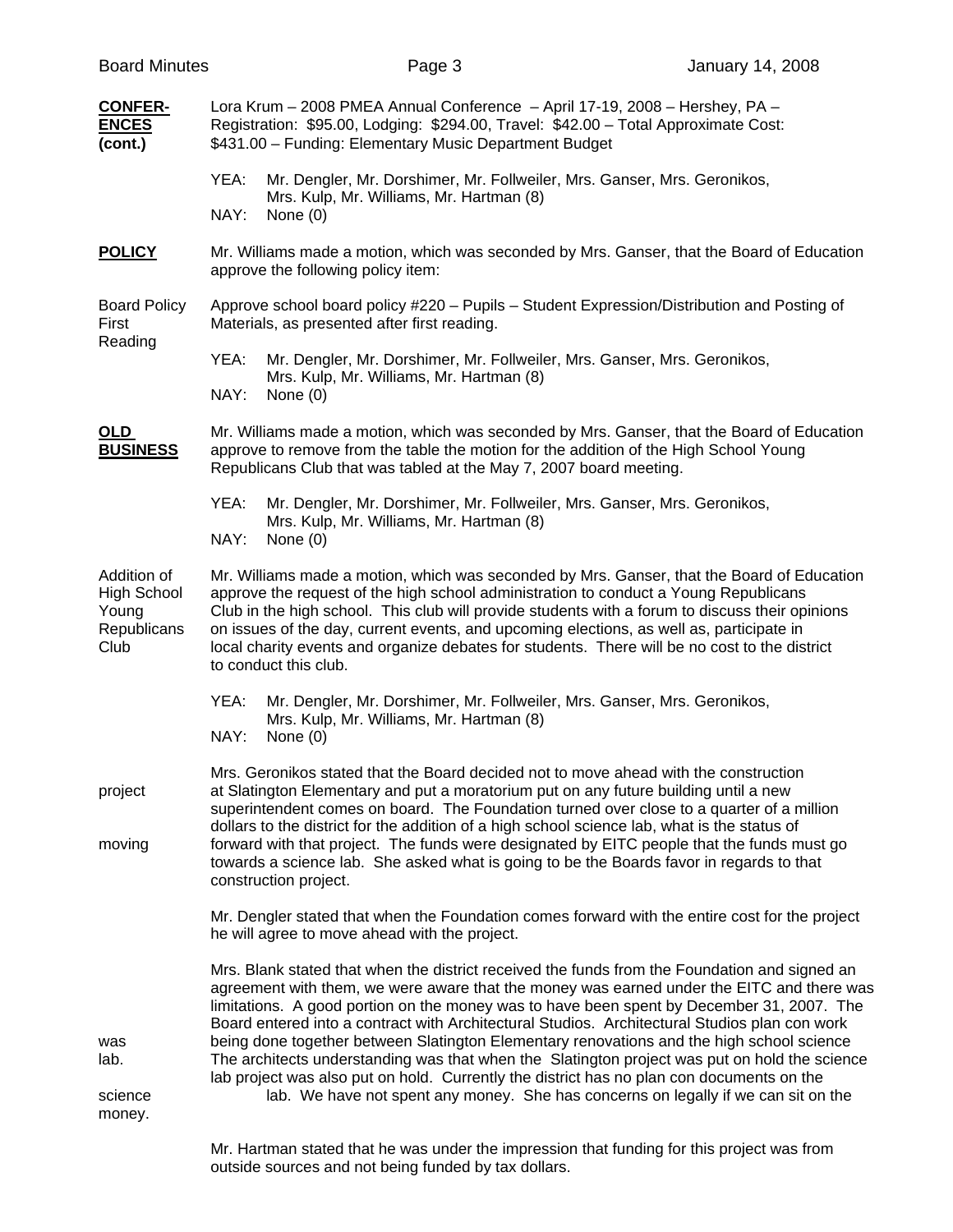|  | <b>Board Minutes</b> |
|--|----------------------|
|--|----------------------|

| <b>OLD</b><br>(cont.)<br>they                              | Mrs. Geronikos stated that currently all money received is from corporate donations. She<br>has <b>BUSINESS</b> been questioned on whether the Education Foundation would be applying for more EITC<br>funds. She had to tell them no because she can not go for more money if the money is not<br>going to be used for a science lab. She stated that originally the project was to cost<br>\$400,000. Since then, construction costs have gone up a great deal. At the same token<br>have received reports from the high school and also from PDE that the standards are going<br>to be raised for science and we are going to have to do something because we do not have<br>anything in the high school. Ultimately we are going to need the science lab and this money<br>is a boost to get it started. The science lab project is a reimbursable project. The |  |
|------------------------------------------------------------|---------------------------------------------------------------------------------------------------------------------------------------------------------------------------------------------------------------------------------------------------------------------------------------------------------------------------------------------------------------------------------------------------------------------------------------------------------------------------------------------------------------------------------------------------------------------------------------------------------------------------------------------------------------------------------------------------------------------------------------------------------------------------------------------------------------------------------------------------------------------|--|
| Foundation<br>plan con.                                    | has put a halt to go after more money because there has been no movement with                                                                                                                                                                                                                                                                                                                                                                                                                                                                                                                                                                                                                                                                                                                                                                                       |  |
| barely                                                     | Mrs. Kulp stated that she is grateful for the money but is disappointed that the money has a<br>specific use and not as the district would feel fit to use the money. The Foundation should<br>have been focused on a project that they could fully fund instead of one that they could<br>fund.                                                                                                                                                                                                                                                                                                                                                                                                                                                                                                                                                                    |  |
|                                                            | Mr. Dorshimer referenced the vote taken at the meeting held at LCTI. He stated that his<br>memory was a 5 to 4 vote for no construction projects to be brought to the Board until a new<br>superintendent is on Board. He would like to see that motion at the next board meeting.                                                                                                                                                                                                                                                                                                                                                                                                                                                                                                                                                                                  |  |
|                                                            | Mr. Williams stated that he is not prepared to make a decision on this currently. He wants to<br>give administration and the Education Foundation a one last pitch at the next board meeting<br>to sell this project.                                                                                                                                                                                                                                                                                                                                                                                                                                                                                                                                                                                                                                               |  |
| said                                                       | Mrs. Ganser stated that she also is not ready at this time to make the decision. She also<br>that in all fairness she doesn't feel we can ask the tax payers to fund this project.                                                                                                                                                                                                                                                                                                                                                                                                                                                                                                                                                                                                                                                                                  |  |
| to                                                         | Mr. Dengler stated that Slatington Elementary needs to be renovated. The district will have<br>go out to the tax payers to fund this project. He is not willing to go and ask taxpayers for<br>more money to pay for a science lab.                                                                                                                                                                                                                                                                                                                                                                                                                                                                                                                                                                                                                                 |  |
| meeting.<br>vote on the                                    | Mr. Hartman stated that this issue will be addressed at the February 11, 2008 board<br>There will be time for presentation and discussion and then the Board will take a<br>issue.                                                                                                                                                                                                                                                                                                                                                                                                                                                                                                                                                                                                                                                                                  |  |
|                                                            | Mr. Dorshimer asked that Mrs. Blank look into the legal issues with the money currently. He<br>further stated that he would like information on where there is a definite need for this lab.                                                                                                                                                                                                                                                                                                                                                                                                                                                                                                                                                                                                                                                                        |  |
| The                                                        | Mrs. Yadush stated that she will not be present at the February 11, 2008 board meeting.<br>Board has directed her to give her presentation on curriculum and standards at the February<br>4, 2008 board meeting.                                                                                                                                                                                                                                                                                                                                                                                                                                                                                                                                                                                                                                                    |  |
| <b>NEW</b><br><b>BUSINESS</b>                              | Mrs. Ganser made a motion, which was seconded by Mr. Williams, that the Board of Education<br>approves the following new business items:                                                                                                                                                                                                                                                                                                                                                                                                                                                                                                                                                                                                                                                                                                                            |  |
| <b>Clerical Group</b><br>Memorandum<br>Of<br>Understanding | Approve the Memorandum of Understanding between the Northern Lehigh School District and<br>the Clerical Group as presented.                                                                                                                                                                                                                                                                                                                                                                                                                                                                                                                                                                                                                                                                                                                                         |  |
| <b>State Ethics</b><br>Commission                          | The Northern Lehigh School District Board of School Directors designates Sherri A. Molitoris to<br>receive and file Form SEC-1, Statement of Financial Interests from the Northern Lehigh School<br>District Board members and designated employees as required by law, and the Northern Lehigh<br>School District Board of Directors requires: the Superintendent, Director of Curriculum and<br>Instruction, Director of Special Education, Business Manager, Director of Support Services,<br>District Solicitor, Elementary Principals, Middle School Principal, Transition High School/Middle<br>School Assistant Principal, High School Assistant Principal, High School Principal, Technology<br>Coordinator, Assistant Technology Coordinator, Food Services Director, and School                                                                           |  |

Psychologists to file Form SEC-1, as required by the regulations of the State Ethics Commission.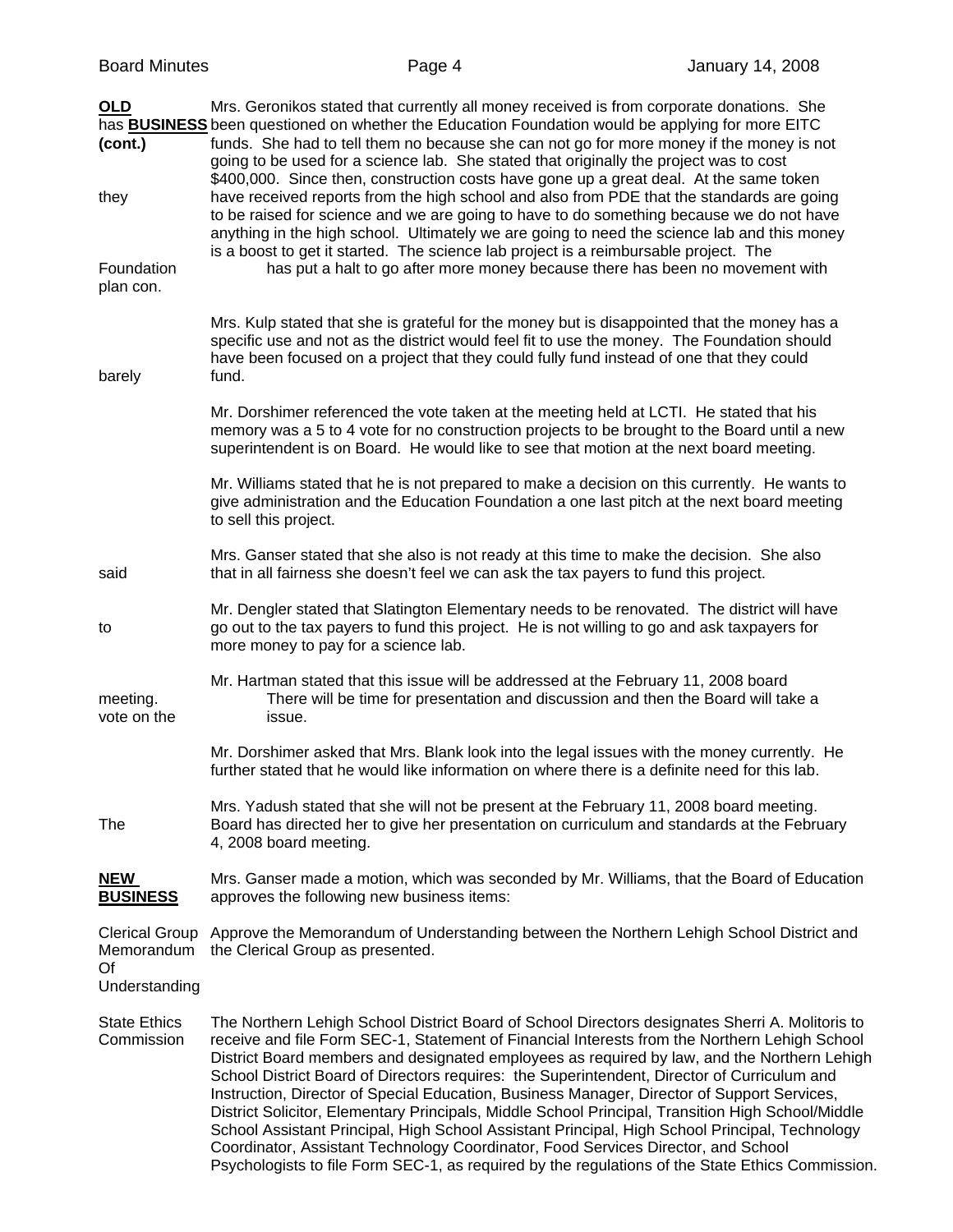| <b>NEW</b><br><b>BUSINESS</b><br>(cont.)  | YEA:<br>NAY:                                                                                                                                                                                                                                                                                                                                                                                                                                                                                                                                                                      | Mr. Dengler, Mr. Dorshimer, Mr. Follweiler, Mrs. Ganser, Mrs. Geronikos,<br>Mrs. Kulp, Mr. Williams, Mr. Hartman (8)<br>None $(0)$                                                                                                                                                   |  |  |  |
|-------------------------------------------|-----------------------------------------------------------------------------------------------------------------------------------------------------------------------------------------------------------------------------------------------------------------------------------------------------------------------------------------------------------------------------------------------------------------------------------------------------------------------------------------------------------------------------------------------------------------------------------|--------------------------------------------------------------------------------------------------------------------------------------------------------------------------------------------------------------------------------------------------------------------------------------|--|--|--|
| <b>FINANCIAL</b>                          | Mr. Dorshimer made a motion, which was seconded by Mrs. Ganser, that the Board of Education<br>approves the following financial items:                                                                                                                                                                                                                                                                                                                                                                                                                                            |                                                                                                                                                                                                                                                                                      |  |  |  |
| Financial<br>Reports                      | Approve the Following Financial Reports:<br>General Fund month of December<br>NLMS Student Activities Account month of November and December<br><b>NLHS Student Activities Account month of December</b>                                                                                                                                                                                                                                                                                                                                                                          |                                                                                                                                                                                                                                                                                      |  |  |  |
| Payment<br>Of<br><b>Bills</b>             | Approve the Following List of Bills:<br>General Fund months of December<br>Cafeteria Fund month of December<br>Athletic Fund month of December<br>Refreshment Stand Fund month of December                                                                                                                                                                                                                                                                                                                                                                                        |                                                                                                                                                                                                                                                                                      |  |  |  |
| 2006-2007<br>Single Audit                 | Accept the 2006-2007 audit and management report for the single audit ending June 30, 2007.<br>A copy of the audit was distributed at the January 7, 2008 school board meeting.                                                                                                                                                                                                                                                                                                                                                                                                   |                                                                                                                                                                                                                                                                                      |  |  |  |
| <b>CLIU</b><br>2008-2009<br><b>Budget</b> | Approve a resolution regarding the 2008-2009 Carbon Lehigh Intermediate Unit<br>Operational and Program Services budget. Total expenditures equal \$2,130,236.00<br>a decrease of \$3,656.00 (-.17%) over the 2007-2008 budget. Northern Lehigh's share is<br>proposed to be \$18,893.00 an increase of \$796.00 from the 2007-2008 budget. A copy of<br>the budget was distributed at the January 7, 2008 school board meeting.                                                                                                                                                  |                                                                                                                                                                                                                                                                                      |  |  |  |
| <b>LCTI</b><br>2008-2009<br><b>Budget</b> | Approve a resolution regarding the Lehigh Career & Technical Institute general fund<br>budget and Academic Center expenditures for the 2008-2009 school year. The general<br>fund budget total is \$21,014,680.00 an increase of \$1,168,960.00 or 5.9%. Northern<br>Lehigh School District's portion of the 2008-2009 general fund budget is \$833,474.30.<br>The expenditures for the Academic Center Budget for the period of July 1, 2008 through<br>June 30, 2009 total \$1,149,920.00. A copy of the budget was distributed at the January 7,<br>2008 school board meeting. |                                                                                                                                                                                                                                                                                      |  |  |  |
| Service<br>Agreement<br>Medtronic         | Authorize administration to extend the service agreement with Medtronic for the 5 Automated<br>External Defibrillator units (AED) for the years 2008-2011. Cost for this service is \$1,500.00 per<br>year.                                                                                                                                                                                                                                                                                                                                                                       |                                                                                                                                                                                                                                                                                      |  |  |  |
| <b>Bid</b><br>Band<br>Uniforms            | Authorize administration to advertise for bids for 60 band uniforms. The cost for the uniforms<br>will be shared equally between the district and band boosters. The district portion will be<br>allocated from the 2008-2009 equipment replacement budget.                                                                                                                                                                                                                                                                                                                       |                                                                                                                                                                                                                                                                                      |  |  |  |
| <b>Budgetary</b><br>Transfers             |                                                                                                                                                                                                                                                                                                                                                                                                                                                                                                                                                                                   | Approve budgetary transfers for the 2007-2008 fiscal year as presented.                                                                                                                                                                                                              |  |  |  |
|                                           | YEA:<br>NAY:                                                                                                                                                                                                                                                                                                                                                                                                                                                                                                                                                                      | Mr. Dengler, Mr. Dorshimer, Mr. Follweiler, Mrs. Ganser, Mrs. Geronikos,<br>Mrs. Kulp, Mr. Williams, Mr. Hartman (8)<br>None $(0)$                                                                                                                                                   |  |  |  |
| Maintenance<br>Cell Phones                |                                                                                                                                                                                                                                                                                                                                                                                                                                                                                                                                                                                   | Authorize administration to add two cell phones to our current cell phone contract. The<br>additional cost per month for the two cell phones will be \$45.08.                                                                                                                        |  |  |  |
|                                           | <b>ROLL CALL:</b><br>Mr. Dorshimer, Mrs. Geronikos, Mr. Williams (3)<br>YEA:<br>NAY:<br>Mr. Dengler, Mr. Follweiler, Mrs. Ganser, Mrs. Kulp, Mr. Hartman (5)<br>Motion Defeated.                                                                                                                                                                                                                                                                                                                                                                                                  |                                                                                                                                                                                                                                                                                      |  |  |  |
|                                           |                                                                                                                                                                                                                                                                                                                                                                                                                                                                                                                                                                                   | Mr. Dorshimer stated that organizations have complained that they must pay for a<br>custodian/maintenance person but often when they need them they can not be found. This is<br>because the district asks them to perform other tasks while they are here instead of sitting around |  |  |  |